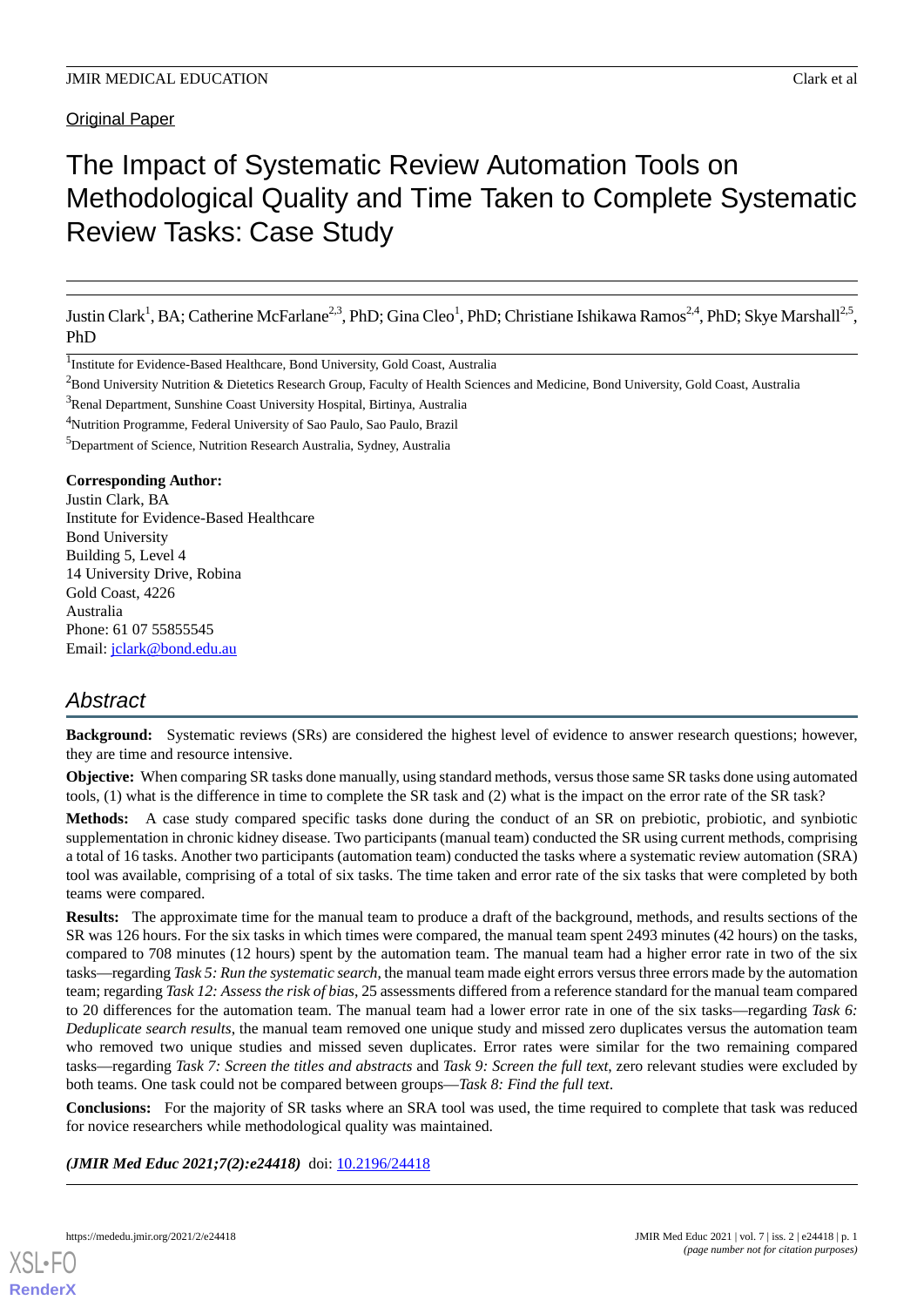# **KEYWORDS**

systematic reviews; automation; technology assessment; methods evaluation; case study; comparison study

# *Introduction*

## **Overview**

Health care guidelines have reported systematic reviews (SRs) as providing the highest level of evidence to answer research questions [[1\]](#page-9-0). The findings of SRs are favored as they synthesize all published evidence on a topic in a rigorous, reproducible, and transparent way [\[2](#page-9-1)]. SRs are used to answer any type of research question, including interventional, diagnostic, prognostic, or etiological [\[1](#page-9-0)]; in addition, they are pertinent to many different stakeholders' groups, from clinicians to researchers to policy makers. However, SRs are time and resource intensive [[3\]](#page-9-2) and may be out of date by the time they are published [[4](#page-9-3)]. The time from SR registration to publication has been reported as taking five authors approximately 67 weeks [[5\]](#page-9-4), with time frames ranging from 6 months to 2 years [[6\]](#page-9-5). Even rapid reviews, which omit some of the steps of a full SR, have been reported to take 7 to 12 months [[7\]](#page-9-6).

To improve time to completion, systematic review automation (SRA) tools have been developed to either fully automate or semi-automate one or more specific tasks involved in conducting an SR. These include searching multiple databases [[8\]](#page-9-7), deduplicating search results [[9\]](#page-9-8), identifying disagreements between screeners  $[10,11]$  $[10,11]$  $[10,11]$ , and assessing risk of bias (RoB) in randomized controlled trials (RCTs) [[12\]](#page-9-11). In 2015, the International Collaboration for the Automation of Systematic Reviews (ICASR) was formed to enable resource sharing between groups developing SRA tools [[13\]](#page-9-12).

However, despite SRA tool availability, the tools have not been translated into practice, primarily due to distrust of the tools  $[14]$  $[14]$ . This may be caused by a lack of transparency of machine learning systems and a shortage of studies evaluating the SRA tools [\[15\]](#page-9-14). The third ICASR meeting in 2017 identified the need to overcome barriers to SRA uptake [\[16](#page-9-15)]. A potential solution is to evaluate SRA tools in a real-world setting, on real SRs, to test their performance. This case study was designed to do that in the health care field of chronic kidney disease.

# **Research Questions**

When comparing SR tasks done manually, using standard methods, versus those same SR tasks done using SRA tools, (1) what is the difference in time to complete the SR task and (2) what is the impact on the error rate of the SR task?

# *Methods*

A case study on the methods used to undertake an SR of RCTs delivering a health care intervention was conducted and has been reported according to the STROBE (Strengthening the Reporting of Observational Studies in Epidemiology) statement [[17\]](#page-9-16).

## **Ethics Approval and Consent to Participate**

Ethics approval was not sought; all participants are authors on this manuscript and the SR tasks undertaken were in an SR in which ethical approval was not required.

## **Case Study Participants**

An expression of interest was sent to the Bond University Faculty of Health Sciences and Medicine, Australia, seeking researchers planning to commence an SR of RCTs. The only group to volunteer had their SR used in this case study. The SR was conducted by a team of four researchers using current Cochrane methodology [\[2](#page-9-1)] and reported using PRISMA (Preferred Reporting Items for Systematic Reviews and Meta-Analyses) guidelines [\[18](#page-9-17)]. Two of these researchers (CM and CR) were novice researchers completing their first SR under the supervision of two experienced researchers who were not involved in this case study. These two novice researchers (CM and CR) were sampled as the participants on the manual team.

A second expression of interest was sent to the faculty seeking two other researchers not involved in the SR to comprise the automation team. This expression was sent to researchers in the same discipline (ie, nutrition and dietetics) to ensure sufficient knowledge of the SR topic. The only interested candidates (SM and GC) took on the role of the participants on the automation team. As new postdoctoral researchers, they had some experience of being part of an SR team ([Table 1](#page-1-0)).

<span id="page-1-0"></span>

| <b>Table 1.</b> Characteristics of study participants' roles and experience. |  |
|------------------------------------------------------------------------------|--|
|------------------------------------------------------------------------------|--|

| Team and participants<br>(initials) | Team role | Research role           | Coauthor of completed SRs <sup>a</sup><br>(eg, middle author), n | Lead author of completed SRs <sup>a</sup><br>(eg, first author), n |
|-------------------------------------|-----------|-------------------------|------------------------------------------------------------------|--------------------------------------------------------------------|
| <b>Manual</b> team                  |           |                         |                                                                  |                                                                    |
| CM                                  | Primary   | PhD student             | 0                                                                | $\mathbf{0}$                                                       |
| <b>CR</b>                           | Secondary | PhD student             | 0                                                                | $\Omega$                                                           |
| <b>Automation team</b>              |           |                         |                                                                  |                                                                    |
| <b>SM</b>                           | Primary   | Postdoctoral researcher | $\Omega$                                                         | 3                                                                  |
| GC.                                 | Secondary | Postdoctoral researcher |                                                                  | $\mathbf{0}$                                                       |

<sup>a</sup>SR: systematic review; published, accepted for publication, or under review.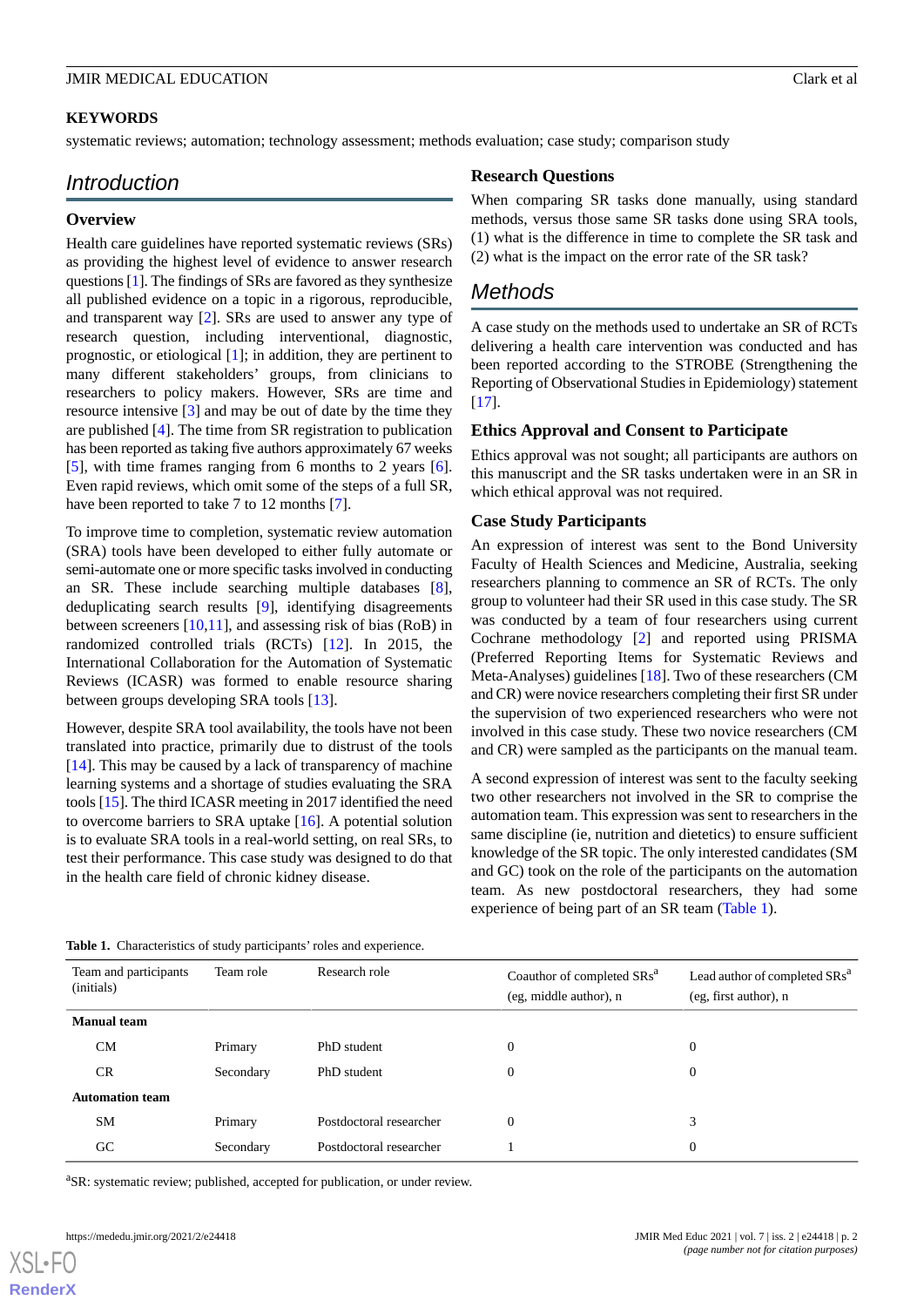## **Case Study Systematic Review**

The SR used in this study—*Prebiotic, probiotic, and synbiotic supplementation in chronic kidney disease: A systematic review*

*and meta-analysis—*has been published [\[19](#page-9-18)]. To complete the SR, four databases were searched, 717 results were deduplicated, 596 titles and abstracts were screened for inclusion, 16 studies were included, and 10 studies were meta-analyzed ([Table 2](#page-2-0)).

<span id="page-2-0"></span>Table 2. Characteristics of the completed and published systematic reviews (SRs) [\[19\]](#page-9-18).

| SR task                         | SR task description                                                        | Value, n       |
|---------------------------------|----------------------------------------------------------------------------|----------------|
| Run the SR                      | Databases searched                                                         | $\overline{4}$ |
| Run the SR                      | Trial registries searched                                                  | 2              |
| Deduplicate the search results  | Records to be deduplicated                                                 | 717            |
| Deduplicate the search results  | Records left after deduplication                                           | 586            |
| Screen the titles and abstracts | Studies to screen                                                          | 586            |
| Find the full text              | Full texts required                                                        | 40             |
| Screen the full text            | Full texts for screening                                                   | 40             |
| Extract the data                | Full-text articles extracted (ie, characteristics of studies and outcomes) | 16             |
| Assess the risk of bias         | Full-text articles requiring risk-of-bias assessment                       | 16             |
| Write the results               | Full-text articles qualitatively synthesized                               | 16             |
| Conduct a meta-analysis         | Full-text articles meta-analyzed                                           | 10             |

# **The Systematic Review Tasks Conducted in the Study**

The manual team conducted the SR tasks required to complete a draft of the background, methods, and results sections of the SR; in total, this comprised 16 SR tasks ([Table 3](#page-3-0) [[8](#page-9-7)[,9](#page-9-8)[,12](#page-9-11),[20,](#page-9-19)[21](#page-9-20)]) [[22\]](#page-10-0). The automation team conducted the tasks that had an SRA tool available; this comprised six SR tasks. Where an SR task

is normally done by a single investigator, such as deduplicating search results, it was done by a single participant—the primary researcher—on each team. Where an SR task is normally done by two people, such as screening the search results, it was done by two participants—the primary and secondary researchers—on each team.

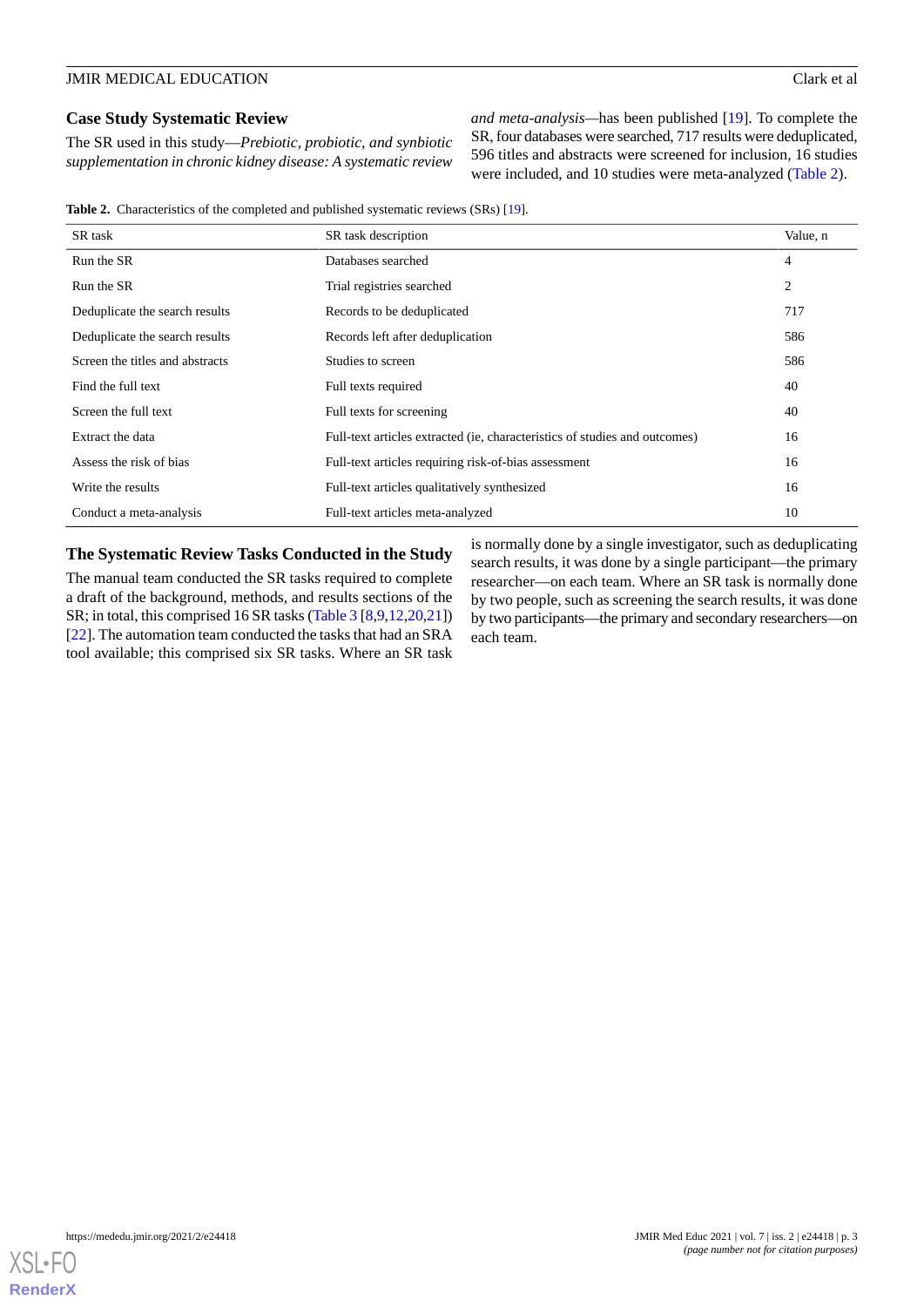<span id="page-3-0"></span>**Table 3.** List and evaluation criteria of all systematic review (SR) tasks and systematic review automation (SRA) tools used.

| SR task<br>No. | SR task                         | SRA tool used                                           | Evaluation criteria                                                                                                                                                                  |
|----------------|---------------------------------|---------------------------------------------------------|--------------------------------------------------------------------------------------------------------------------------------------------------------------------------------------|
| 1              | Formulate the question          | N/A <sup>a</sup>                                        | N/A                                                                                                                                                                                  |
| 2              | Check for similar reviews       | N/A                                                     | N/A                                                                                                                                                                                  |
| 3              | Write the protocol              | N/A                                                     | N/A                                                                                                                                                                                  |
| 4              | Design the systematic search    | N/A                                                     | N/A                                                                                                                                                                                  |
| 5              | Run the systematic search       | Polyglot Search Translator [8]                          | Completed by one participant; the number of different types of errors<br>were counted.                                                                                               |
| 6              | Deduplicate the search results  | Deduplicator [9]                                        | Completed by one participant; deduplicated EndNote libraries were<br>compared to a deduplicated reference standard data set.                                                         |
| 7              | Screen the titles and abstracts | SRA-Helper <sup>b</sup> [20]                            | Completed by two participants; EndNote libraries of the included<br>and excluded studies were compared. A wrongfully excluded study<br>was considered an error.                      |
| 8              | Find the full text              | EndNote, SRA-Helper [20],<br>and SARA <sup>c</sup> [21] | Completed by one participant; the number of references ordered<br>through the library was compared.                                                                                  |
| 9              | Screen the full text            | SRA-Helper [20]                                         | Completed by two participants; EndNote libraries of the included<br>and excluded studies were compared.                                                                              |
| 10             | Conduct a citation analysis     | N/A                                                     | N/A                                                                                                                                                                                  |
| 11             | Extract the data                | N/A                                                     | N/A                                                                                                                                                                                  |
| 12             | Assess the risk of bias         | RobotReviewer [12]                                      | Completed by two participants; the risk-of-bias assessments were<br>compared to a reference standard created by two experienced sys-<br>tematic reviewers external to the two teams. |
| 13             | Synthesize the data             | N/A                                                     | N/A                                                                                                                                                                                  |
| 14             | Rerun the systematic search     | N/A                                                     | N/A                                                                                                                                                                                  |
| 15             | Conduct a meta-analysis         | N/A                                                     | N/A                                                                                                                                                                                  |
| 16             | Write the results               | N/A                                                     | N/A                                                                                                                                                                                  |

<sup>a</sup>N/A: not applicable; this task did not have any relevant SRA tools.

<sup>b</sup>SRA-Helper: Systematic Review Accelerator Helper.

<sup>c</sup>SARA: System for Automatically Requesting Articles.

# **The Systematic Review Automation Tools Used in the Study**

The decision-making framework used to select the five SRA tools used in this study considered the following: (1) tools that were freely (ie, no cost) available for use, (2) tools that were familiar to the experienced author (JC) in order to aid the participants, (3) availability of help guides, and (4) tools that could be applied to as many tasks as possible.

Polyglot Search Translator [[8\]](#page-9-7) was selected to automatically translate search strings between various health databases. Deduplicator was selected to detect duplicate records from the search results, allowing the user to view them and then select which ones to keep and which to discard. The Systematic Review Accelerator Helper (SRA-Helper) was selected to interface with EndNote to enable assignment to groups (ie,

screening) using a hot key (eg, the space bar), thereby replacing the normal drag-and-drop method used when screening in EndNote. SRA-Helper was also used to help find the full text by interfacing with EndNote to enable hot keys to conduct a title search for articles in a set of predetermined locations: the Bond University Library catalog, PubMed, and Google Scholar. The System for Automatically Requesting Articles (SARA) was selected to interface directly with the Bond University Library system to request up to 500 full texts at a time with a single click. The fifth and final tool used was the RobotReviewer tool [[12\]](#page-9-11). This tool allows users to upload the PDF of an RCT; it will then provide an RoB assessment in four of the seven domains of the Cochrane Collaboration's RoB tool [\[23\]](#page-10-1): random sequence generation, allocation concealment, blinding of participants and researchers, and blinding of outcome assessment ([Table 4](#page-4-0)).

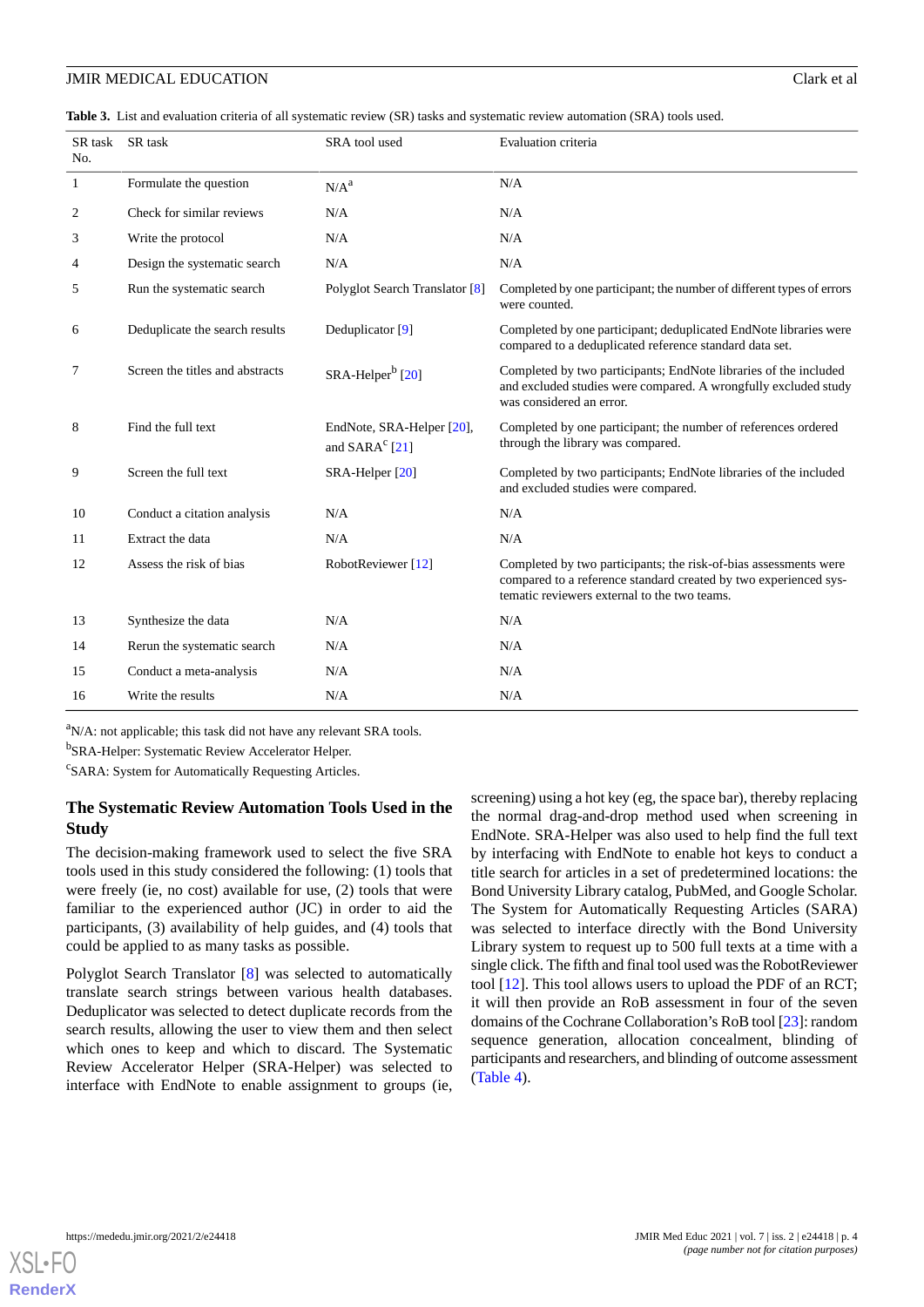<span id="page-4-0"></span>

|  |  |  | Table 4. Systematic review automation (SRA) tools used in this study. |  |
|--|--|--|-----------------------------------------------------------------------|--|
|--|--|--|-----------------------------------------------------------------------|--|

| $SRa$ task No. | SR task                         | SRA tool used                                   | SRA tool description                                                                                                                                                                                                                                         |
|----------------|---------------------------------|-------------------------------------------------|--------------------------------------------------------------------------------------------------------------------------------------------------------------------------------------------------------------------------------------------------------------|
| 5              | Run the systematic search       | Polyglot Search Translator<br>$\lceil 8 \rceil$ | This tool translates searches from either a PubMed or Ovid MEDLINE<br>search string into a search string that can be used in multiple other<br>databases.                                                                                                    |
| 6              | Deduplicate the search results  | Deduplicator [9]                                | This tool allows the uploading of sets of references; it then detects and<br>removes duplicate references.                                                                                                                                                   |
| 7              | Screen the titles and abstracts | $SRA-Helperb$ [20]                              | This is an automation script used to move references into groups within<br>EndNote software using a predetermined set of keyboard shortcuts.                                                                                                                 |
| 8              | Find the full text              | $SRA-Helper [20]$ and<br>SARA <sup>c</sup> [21] | SRA-Helper is an automation script used to search predefined locations,<br>such as library websites, PubMed, and Google Scholar. SARA is a tool<br>that allows for the bulk requesting of articles (ie, document delivery)<br>from an institutional library. |
| 9              | Screen the full text            | $SRA-Helper [20]$                               | This is an automation script used to move references into groups within<br>EndNote software using a predetermined set of keyboard shortcuts.                                                                                                                 |
| 12             | Assess the risk of bias (RoB)   | RobotReviewer [12]                              | This is a machine learning system that automatically assesses RoB for<br>four of the seven domains defined by the Cochrane Collaboration's<br>RoB tool; it also highlights the supporting text for these assessments.                                        |

<sup>a</sup>SR: systematic review.

<sup>b</sup>SRA-Helper: Systematic Review Accelerator Helper.

<sup>c</sup>SARA: System for Automatically Requesting Articles.

## **Outcomes**

The outcomes recorded and compared were (1) the time taken to complete each task (in minutes) and (2) the error rate for each task (count).

# **Comparison of Outcomes Between Teams**

For the single-participant SR tasks (ie, run the systematic search, deduplicate the search results, and find the full text), the primary manual team participant (CM) was compared to the primary automation team participant (SM). For the dual-participant SR tasks (ie, screen the titles and abstracts, screen the full text, and assess the RoB), the time and errors of the primary and secondary participants on each team were added together.

# **Time Taken for the Systematic Review Tasks**

The time taken for each SR task was recorded separately for (1) undertaking the SR task and (2) learning about the SR task. Learning about each SR task included discussion with experts, reading help guides, or watching help videos. Time was recorded by each individual participant by noting the time they started work on the SR task and noting the time they finished work on the SR task. The total time spent on each task was calculated by subtracting the start time from the finish time. If a task was split over several work sessions, participants added together the times for each work session for each task to give the total time. Timing was paused if the participants foresaw a delay of 5 minutes or longer. The recording of times by the manual team began at *Task 5: Run the systematic search.* Times reported before this were retrospective estimates made by the participants.

# **Measuring the Methodological Quality of Each Systematic Review Task**

Methodological quality was measured by the number of errors each team made for each SR task. As most SR tasks, as well as errors made during task performance, differ substantially, so did the way we evaluated each SR task.

# **Evaluation of Systematic Review Task 5: Run the Systematic Search**

The systematic search was evaluated by counting the number of different types of errors made during the translation process. The errors were determined by a Cochrane information specialist and health librarian (David Honeyman; see Acknowledgments) with over 10 years' experience. The librarian was blinded as to which team had done the translations. Error criteria are listed in Table S1 in [Multimedia Appendix 1.](#page-8-0)

# **Evaluation of Systematic Review Task 6: Deduplicate the Search Results**

The deduplicated EndNote libraries were compared to a reference standard data set. This reference standard was created and the comparison made by an experienced information specialist (JC). This reference standard was created blind prior to the results from the manual and automation teams being made available. Any unique studies removed and the number of duplicates missed were recorded as errors.

# **Evaluation of Systematic Review Tasks 7 and 9: Screen the Titles and Abstracts and Screen the Full Text**

EndNote libraries of the studies after screening and dispute resolution from both teams were compared by an experienced information specialist. An incorrectly excluded study was considered an error. The total number of references that were included and moved to the next task (ie, obtain full text) was also recorded. Any incorrectly excluded studies were sent to the senior author on the published SR, who did not participate in this case study.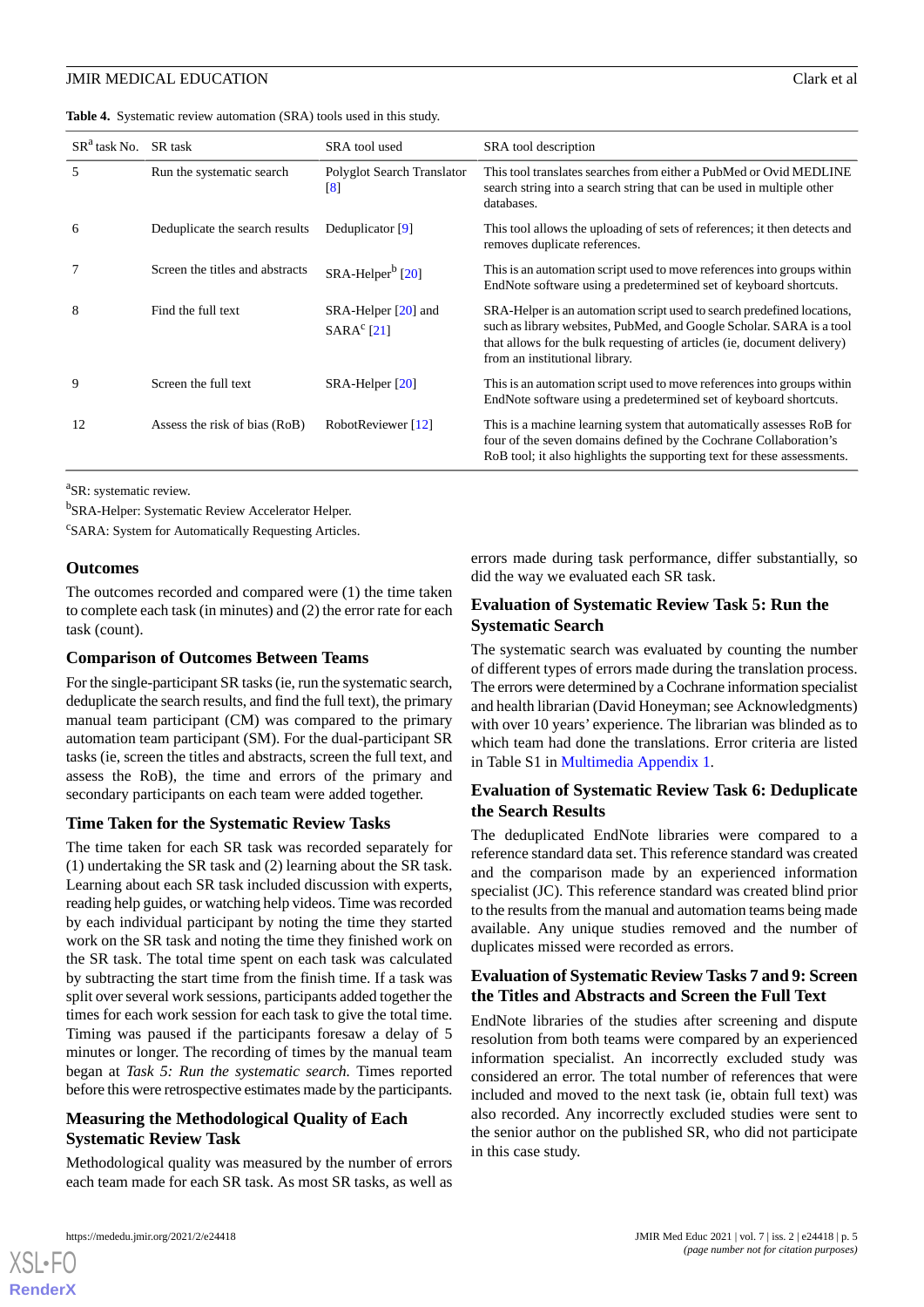# **Evaluation of Systematic Review Task 8: Find the Full Text**

Both teams ran the EndNote *Find Full Text* feature. Once this was completed and EndNote had automatically found as many full texts as it could, the teams attempted to find the remaining ones. This is when the evaluation between teams started. The number of references that were not found and had to be ordered through the library was the evaluation criterion. However, due to differences in institutional access by participants, the results of this evaluation were not reported.

# **Evaluation of Systematic Review Task 12: Assess the Risk of Bias**

An RoB reference standard was created by two experienced systematic reviewers: an experienced information specialist and an epidemiologist. RoB assessments were compared to the reference standard by the experienced information specialist, and the number of disagreements with the reference standard were counted. A two-level deviation in the domain rating (eg, a *high* RoB rating instead of a *low* RoB rating) was counted as an error. A single-level deviation in the domain rating (eg, *unclear* RoB instead of *low* RoB) was recorded as a difference of opinion.

# *Results*

The SR and comparison study began in August 2017. The comparison study was completed at the end of March 2018, while the SR was published in October 2018 [[19\]](#page-9-18).

# **Time Taken to Conduct Systematic Review Tasks**

The approximate time taken for the manual team to produce a draft of the background, methods, and results sections (ie, 16 SR tasks) was 126 hours [\(Table 5](#page-6-0)). Approximately 101 hours were spent doing all the tasks, and approximately 25 hours were spent learning about the tasks. For the SR tasks where times were compared (ie, SR *Tasks 5-9* and *12*), the total time taken by the manual team was 41 hours and 33 minutes. The time spent doing the SR tasks was 35 hours and 28 minutes, while the time spent learning about the SR tasks was 6 hours and 5 minutes. The automation team took 11 hours and 48 minutes to complete all the SR tasks. The time spent doing the SR tasks was 10 hours and 30 minutes, while the time spent learning about the SR tasks was 1 hour and 18 minutes [\(Table 5](#page-6-0)). The times spent on *Task 12: Assess the RoB* were not equivalent, as the RobotReviewer tool only partially automates the task. It assessed RoB in four of the seven domains, while the manual team assessed RoB in seven of the seven RoB domains.

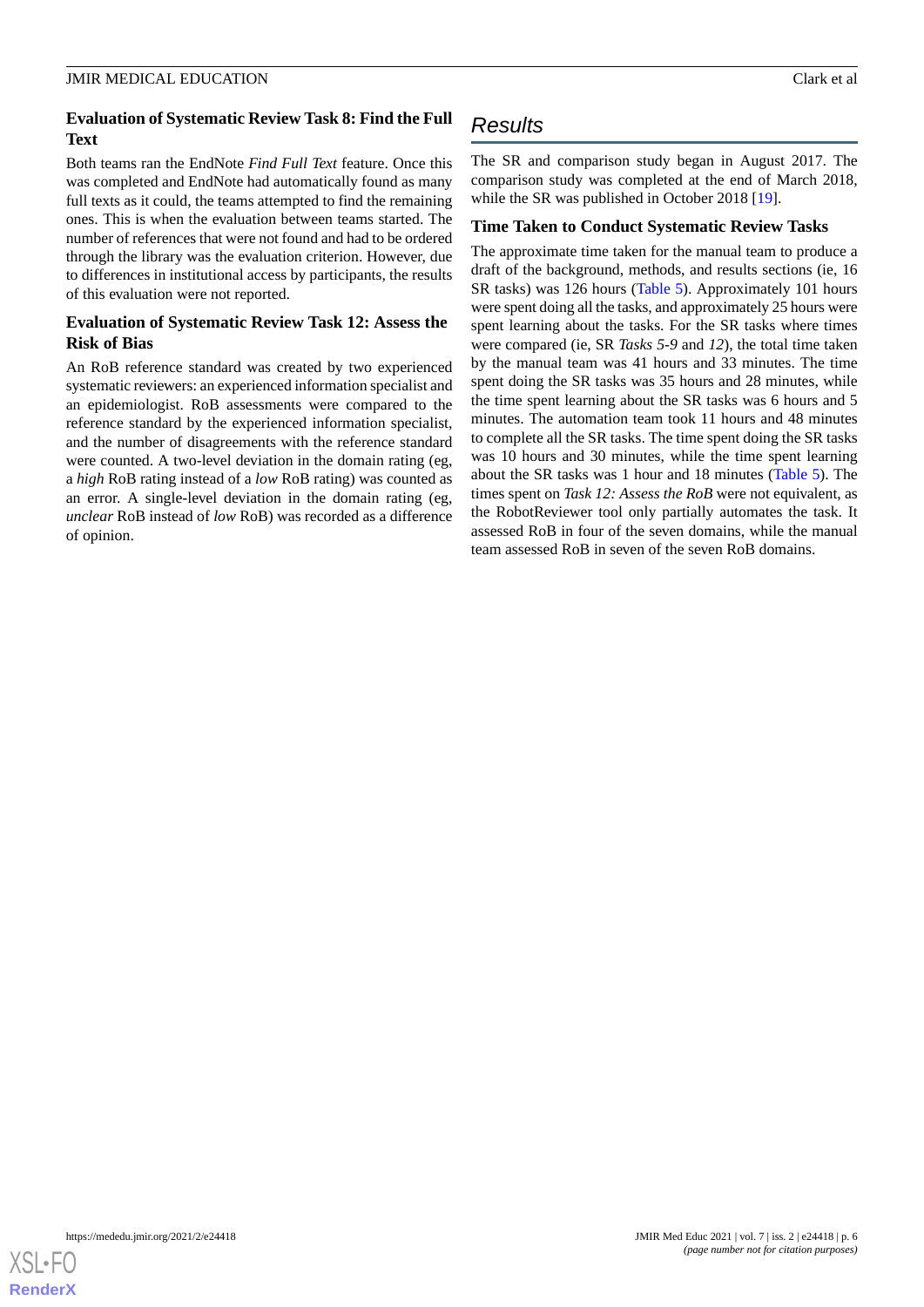<span id="page-6-0"></span>**Table 5.** Time taken for the manual and automation teams to learn and complete each systematic review (SR) task.

| SR task<br>No.   | SR task                         | Total time,<br>hours:minutes |            | Time doing task,<br>hours:minutes |            | Time learning task,<br>hours:minutes |                   |
|------------------|---------------------------------|------------------------------|------------|-----------------------------------|------------|--------------------------------------|-------------------|
|                  |                                 | Manual                       | Automation | Manual                            | Automation | Manual                               | Automation        |
| $\mathbf{1}$     | Formulate the question          | $1:00^a$                     | $N/A^b$    | $1:00^a$                          | N/A        | 0:00                                 | N/A               |
| $\boldsymbol{2}$ | Check for similar reviews       | $1:00^a$                     | N/A        | $1:00^a$                          | N/A        | 0:00                                 | N/A               |
| 3                | Write the protocol              | $4:00^a$                     | N/A        | $4:00^a$                          | N/A        | 0:00                                 | N/A               |
| 4                | Design the systematic search    | $13:00^a$                    | N/A        | $13:00^a$                         | N/A        | 0:00                                 | N/A               |
| 5                | Run the systematic search       | 6:15                         | 1:20       | 5:00                              | 0:37       | 1:15                                 | 0:43              |
| 6                | Deduplicate the search results  | 2:09                         | 0:36       | 2:09                              | 0:12       | 0:00                                 | 0:24              |
| 7                | Screen the titles and abstracts | 5:10                         | 3:33       | 4:40                              | 3:28       | 0:30                                 | 0:05              |
| 8                | Find the full text              | 0:50                         | 0:23       | 0:50                              | 0:18       | 0:00                                 | 0:05              |
| 9                | Screen the full text            | 3:29                         | 3:44       | 3:29                              | 3:44       | 0:00                                 | 0:00              |
| 10               | Conduct a citation analysis     | 7:43                         | N/A        | 7:43                              | N/A        | 0:00                                 | N/A               |
| 11               | Extract the data                | 9:42                         | N/A        | 9:42                              | N/A        | 0:00                                 | N/A               |
| 12               | Assess the risk of bias         | 23:40                        | $2:12^c$   | 19:20                             | $2:11^c$   | 4:20                                 | 0:01 <sup>c</sup> |
| 13               | Synthesize the data             | 10:00                        | N/A        | 8:00                              | N/A        | 2:00                                 | N/A               |
| 14               | Rerun the systematic search     | 0:22                         | N/A        | 0:22                              | N/A        | 0:00                                 | N/A               |
| 15               | Conduct a meta-analysis         | 16:00                        | N/A        | 10:00                             | N/A        | 6:00                                 | N/A               |
| 16               | Write the results               | 21:20                        | N/A        | 10:40                             | N/A        | 10:40                                | N/A               |
| All tasks        | Tasks done by both teams        | 41:33                        | 11:48      | 35:28                             | 10:30      | 6:05                                 | 1:18              |
| All tasks        | Tasks done by manual team       | $125:40^{a}$                 | N/A        | $100:55^a$                        | N/A        | $24:45^a$                            | N/A               |

<sup>a</sup>Approximate time only.

 $bN/A$ : not applicable; task not done by automation team.

<sup>c</sup>Task partially completed; four of seven domains assessed.

## **Quality of the Systematic Review Tasks**

The manual team had more errors in *Task 5: Run the systematic search,* with eight types of errors made compared to three by the automation team. Regarding *Task 12: Assess the RoB*, the manual team had a total of 25 differences in opinion from the reference standard compared to only 20 from the automation

team. The manual team had fewer errors in *Task 6: Deduplicate the search results* by identifying all duplicates while excluding one unique study, compared to the automation team who missed seven duplicates and removed two unique studies. The teams performed similarly for both SR screening tasks (ie, *Tasks 7* and *9*) ([Table 6](#page-7-0)).

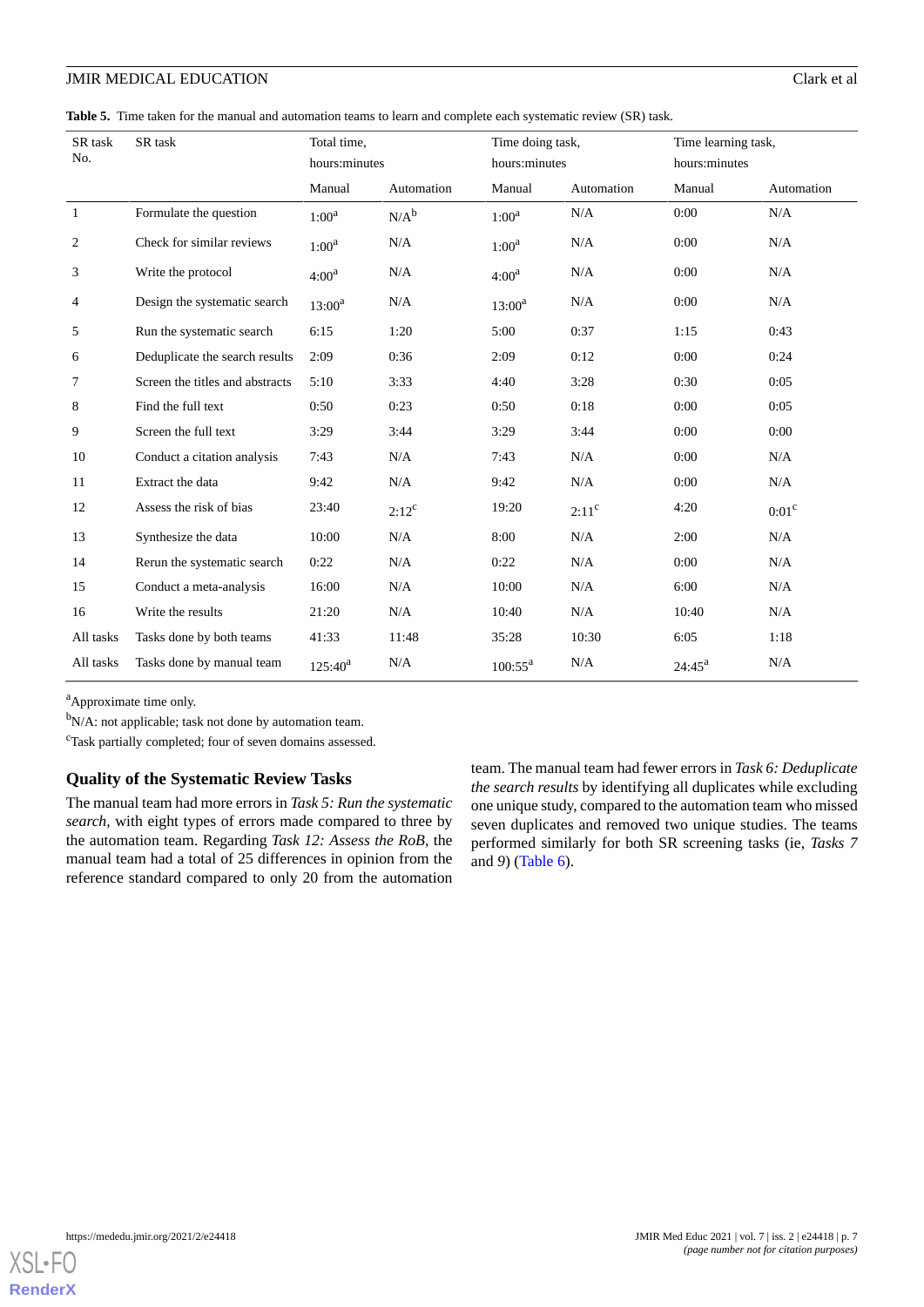<span id="page-7-0"></span>

|  |  |  |  | Table 6. Quality indicators of each task in the systematic review (SR) process. |
|--|--|--|--|---------------------------------------------------------------------------------|
|--|--|--|--|---------------------------------------------------------------------------------|

| SR task No. | SR task                         | Evaluation criteria                      | Manual team, n   | Automation team, n |
|-------------|---------------------------------|------------------------------------------|------------------|--------------------|
| 5           | Run the systematic search       | Number of different types of errors made | 8                | 3                  |
| 6           | Deduplicate the search results  | Number remaining after deduplication     | 586              | 594                |
| 6           | Deduplicate the search results  | Unique studies removed                   | 1                | 2                  |
| 6           | Deduplicate the search results  | Duplicates missed                        | $\boldsymbol{0}$ | 7                  |
| 7           | Screen the titles and abstracts | Studies included                         | 38               | 38                 |
| 7           | Screen the titles and abstracts | Relevant studies excluded                | $\theta$         | $\theta$           |
| 8           | Find the full text              | Full texts ordered from library          | $-{}^a$          |                    |
| 9           | Screen the full text            | Studies included                         | 30               | 22                 |
| 9           | Screen the full text            | Relevant studies excluded                | $\theta$         | $\theta$           |
| 12          | Assess the risk of bias         | Same domain                              | 31               | 36                 |
| 12          | Assess the risk of bias         | Different domain                         | 25               | 20                 |
| 12          | Assess the risk of bias         | Errorss in domain                        | $\theta$         | $\overline{0}$     |

<sup>a</sup>Although done by both teams, a difference in institutional library access to journal subscriptions meant these tasks could not be compared.

## **Availability of Data and Materials**

The data sets used and/or analyzed during this study are available from the corresponding author on reasonable request.

# *Discussion*

## **Principal Findings**

To complete a draft of the background, methods, and results of the SR, the manual team took approximately 126 hours. To complete the six SR tasks evaluated in this study, the manual team took approximately 42 hours while the automation team took 12 hours. This equates to potential time savings of 30 hours. Due to the small amount of time taken to learn how to use the SRA tools (ie, 2 hours), the time required to learn how to use SRA tools should not be a barrier to their uptake among novice researchers. Regarding methodological quality of SR tasks done with SRA tools, we found that the error rates between teams was minimal and would not significantly impact on the quality of the SR. The manual team had more errors in two of the SR tasks (*Tasks 5* and *12*) and fewer errors in one SR task (*Task 8*); neither team had errors in two of the SR tasks (*Tasks7* and *9*).

The automation team was faster in five of six of the SR tasks compared in this study, where the increased speed of four of the tasks was due to an improvement on a manual process. For instance, to modify search strings, researchers may use the *replace* tool in Microsoft Word to manually change the database syntax, or they may use a drag-and-drop process when screening in EndNote. This replacing of manual, tedious work with an SRA tool is an obvious benefit of automation. The other SR task where the automation team was faster was the RoB assessment. It is important to note that although the time reduction for assessing RoB was substantial in the automation team, this team only assessed four out of the seven domains while the manual team assessed all seven of them. The only SR task where the manual team was faster was *Task 8: Screen the*

[XSL](http://www.w3.org/Style/XSL)•FO **[RenderX](http://www.renderx.com/)**

*full text*, although the times were similar (209 to 224 minutes; a difference of 7.5 minutes per researcher). This was most likely due to the SR task requiring the reading and comprehension of articles to determine if they were eligible; in this case, the manual team members were more experienced as the SR was on a topic of their expertise. This suggests that for SR tasks where the interpretation or understanding of information plays a major role, there are lessened potential time savings for SRA tools.

The total time difference between the manual team and the automation team was substantial and could be translated to significant cost savings in funded studies. The savings may be attributable to several factors. Due to variations within the novice researchers' experience (0-3 SRs each), it is likely that the time savings were due in part to participant experience. A lack of blinding and randomization may have contributed bias, where the automation team could have pushed themselves to finish the SR tasks faster than they would under normal circumstances. However, due to the vast time difference between groups and both groups being novice users, it is clear that the SRA tools were the primary contributor to the time savings. This finding has been confirmed in other studies. In an RCT, an SRA tool was found to speed up the translation of search strings across databases by 25%, or 15 minutes, per database [[8\]](#page-9-7). A test of three different screening tools found time savings of 154 to 185 hours for a fully automated approach and 61 to 92 hours for a semi-automated approach [\[24](#page-10-2)]. Another test of an automated screening tool on three SRs found a 50% reduction in screening workload in two of the SRs and a 40% reduction in the third [\[25](#page-10-3)]. Findings from this study align more with the findings of Wallace et al [\[25](#page-10-3)], with time savings between 25% and 50%. Further research is required to replicate and confirm the findings from this study in novice researchers to better understand the estimated time savings produced by SRA tools.

As all participants were novice users of the automation tools, the process to learn a new SRA tool may be comparable to the manual team learning to complete a new SR task. Although the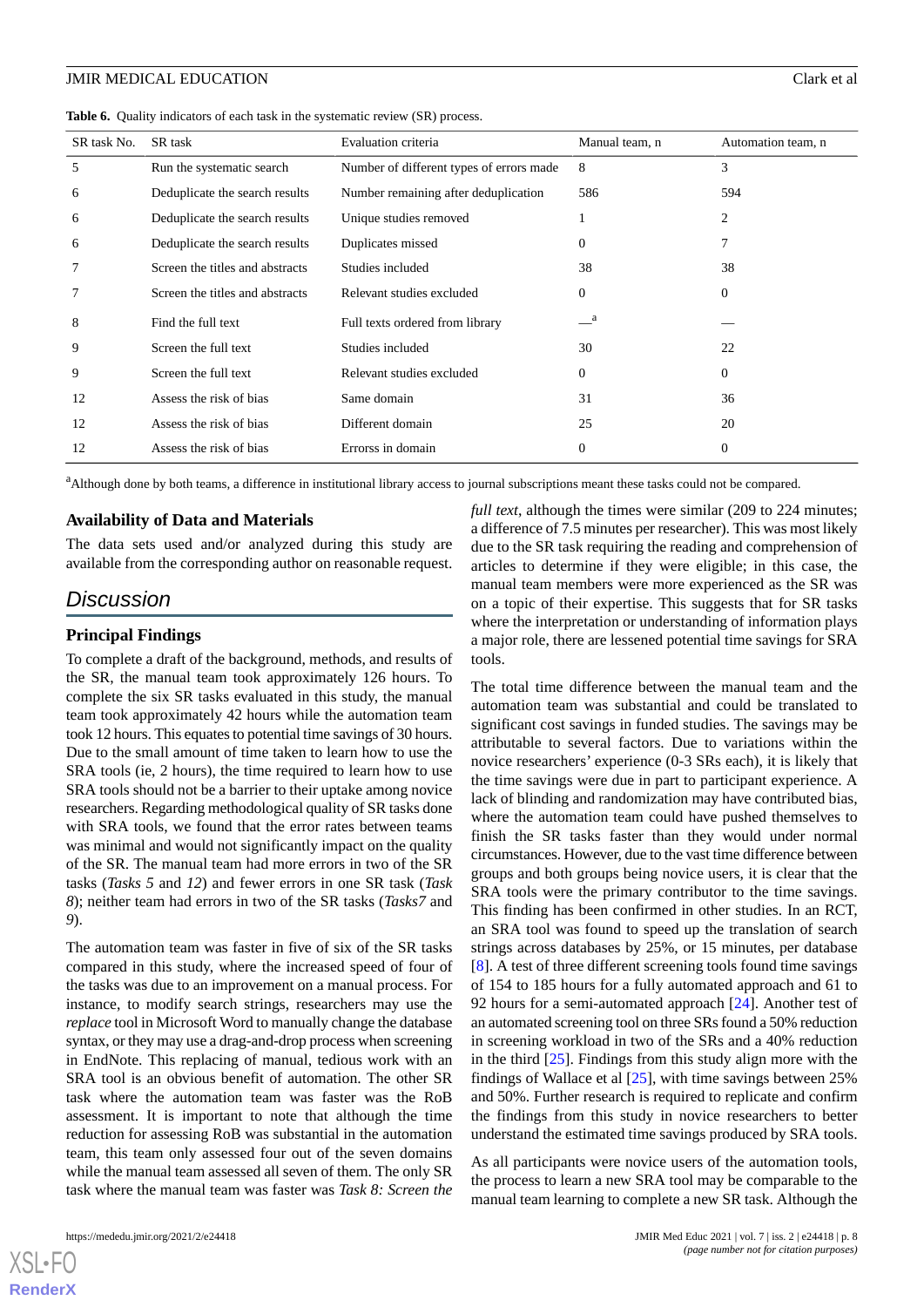availability of training and support for the SRA tools would have reduced the time spent learning to use them, similar SR training and support is routinely available at universities for standard manual methods.

It currently takes a long time for an SR to go from conception to publication (mean 67.3 weeks) [\[5](#page-9-4)]. A recent case study looking at time logs across 12 simulated SRs found the average time to complete an SR (mean 3821 records screened; 20 studies included) was 463 days (66 weeks) and 881 person-hours [[26\]](#page-10-4). Individual tasks required were selecting studies (229 hours, 26%), collecting data (211 hours, 24%), preparing the report (202 hours, 23%), conducting the meta-analysis (149 hours, 17%), and descriptive synthesis (52 hours, 6%) [[26\]](#page-10-4). The SR used in this study [\[19](#page-9-18)] was substantially smaller (586 records screened; 16 studies included) and less time was required, but the percentage of time spent on comparable tasks generally aligned: selecting studies consumed 39 person-hours (31%), collecting data consumed 43 hours (35%), preparing the report consumed 26 hours (20%), and conducting the meta-analysis consumed 16 hours (12%).

The total time and person-hours from conception to publication is still substantial for SRs that employ SRA tools [\[26](#page-10-4)]. A recent case study found that by focusing on a single SR, using SRA tools, and having experienced reviewers, a medium-sized SR of RCTs (1381 records screened; 8 studies included) could be submitted for publication within 16 calendar days (10 working days; 66 person-hours) from conception [\[21](#page-9-20)]. This case study also highlights a significant difference between the findings in a novice versus experienced researcher team already familiar with the tools. However, the topics in the experienced case study and in this case study were different; in addition, further research is required to compare novice and experienced teams' performance on the same topic for firmer estimates of time and error rates to be obtained. Despite the topic difference, this case study had similarities in that it was a medium-sized review and it only included RCTs.

In the case study completed by the experienced reviewers, approximately 17 hours were required to conduct the six tasks that were completed by the automation team in this study, who took approximately 12 hours. Although the cases are not directly comparable, this suggests that while the experience of the researcher team is relevant, it is likely only a small driver of the time savings.

# **Limitations and Strengths of the Study**

This study was limited by its case study design, with only a single SR used in the comparison as well as variation in the experience of the novice researchers. The times estimated for *Tasks 1* to *4* of the study have less reliability compared to other steps, which should be considered when interpreting findings. The study was limited by the assessment of each SR task individually, outside of the context of the entire SR, which makes results harder to apply to a full SR done with SRA tools. Additionally, due to the niche nature of the research question, the number of studies identified by the search strategy was small compared to other SRs in health; this may have implications for generalizing to other SRs the overall time required to complete the review. Further, this case study was not registered in a trial or study registry database. A strength of the study is that the time measured was the time that each person engaged in active SR tasks, with breaks excluded from the reported time. Another strength is that the time spent learning about the SR tasks was recorded independently from the time spent doing the tasks. The final strength is that the SR used was a real research project, which means the impact of SRA tools can be shown in a real-world setting.

# **Conclusions**

For the majority of SR tasks where an SRA tool was used, the time required to complete that task was reduced for novice researchers while methodological quality was maintained. Further research is required to confirm these findings.

# **Acknowledgments**

The authors would like to thank Chris Del Mar and Elaine Beller for help with the design of the study, Anna Mae Scott for help with assessing the RoB of the studies and for feedback on the manuscript, David Honeyman for help with assessing the quality of the translations of the search strings, Mina Bhakit for feedback on the manuscript, and Katrina Campbell for help with the design of the study and feedback on the manuscript. This research did not receive any specific grant from funding agencies in the public, commercial, or not-for-profit sectors.

# **Authors' Contributions**

JC, CM, and SM were responsible for study conception and design. CM, GC, CR, and SM were responsible for acquisition of the data. JC, GC, and SM were responsible for analysis and/or interpretation of the data. JC and SM were responsible for drafting of the manuscript. JC, CM, GC, CR, and SM were responsible for critical revision of the manuscript.

# <span id="page-8-0"></span>**Conflicts of Interest**

JC declares that he is a developer of some of the tools used in this study and has won prize money from the Australian Library Information Association to continue development of these tools.

# **Multimedia Appendix 1**

Supplementary Table S1: Marking criteria for errors in search string translations. [[DOCX File , 36 KB](https://jmir.org/api/download?alt_name=mededu_v7i2e24418_app1.docx&filename=00c2d1fc1c91b335851e27859de60d32.docx)-[Multimedia Appendix 1\]](https://jmir.org/api/download?alt_name=mededu_v7i2e24418_app1.docx&filename=00c2d1fc1c91b335851e27859de60d32.docx)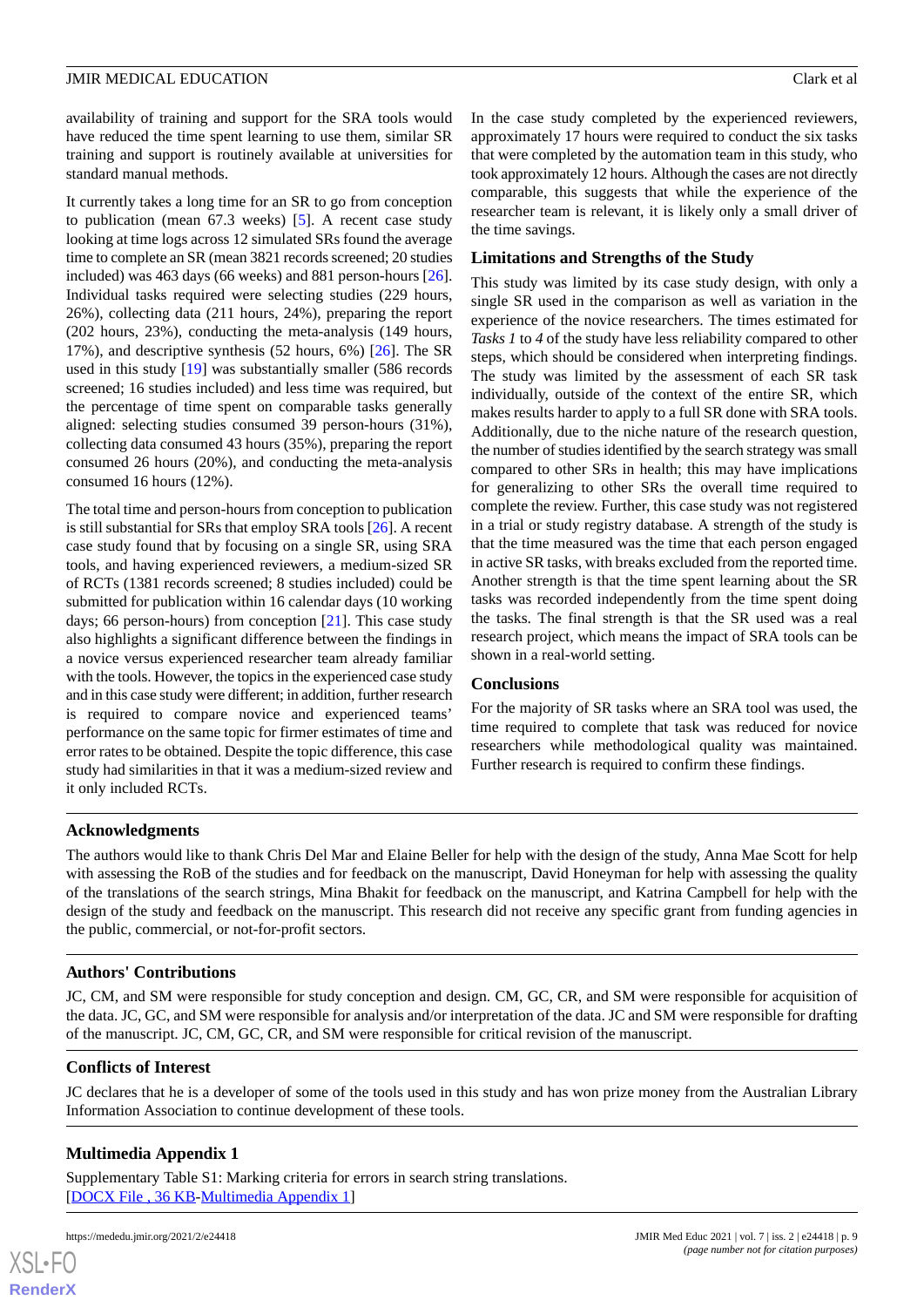# **References**

- <span id="page-9-0"></span>1. Coleman K, Norris S, Weston A, Grimmer-Somers K, Hillier S, Merlin T, et al. NHMRC Additional Levels of Evidence and Grades for Recommendations for Developers of Guidelines. Canberra, Australia: National Health and Medical Research Council (NHMRC); 2009. URL: <https://www.mja.com.au/sites/default/files/NHMRC.levels.of.evidence.2008-09.pdf> [accessed 2021-05-11]
- <span id="page-9-2"></span><span id="page-9-1"></span>2. Higgins JPT, Green S. Cochrane Handbook for Systematic Reviews of Interventions. Version 5.1.0. London, UK: The Cochrane Collaboration; 2011.
- <span id="page-9-3"></span>3. Tsertsvadze A, Chen Y, Moher D, Sutcliffe P, McCarthy N. How to conduct systematic reviews more expeditiously? Syst Rev 2015 Nov 12;4:160 [\[FREE Full text\]](https://systematicreviewsjournal.biomedcentral.com/articles/10.1186/s13643-015-0147-7) [doi: [10.1186/s13643-015-0147-7](http://dx.doi.org/10.1186/s13643-015-0147-7)] [Medline: [26563648\]](http://www.ncbi.nlm.nih.gov/entrez/query.fcgi?cmd=Retrieve&db=PubMed&list_uids=26563648&dopt=Abstract)
- <span id="page-9-4"></span>4. Créquit P, Trinquart L, Yavchitz A, Ravaud P. Wasted research when systematic reviews fail to provide a complete and up-to-date evidence synthesis: The example of lung cancer. BMC Med 2016 Jan 20;14:8 [\[FREE Full text](https://bmcmedicine.biomedcentral.com/articles/10.1186/s12916-016-0555-0)] [doi: [10.1186/s12916-016-0555-0\]](http://dx.doi.org/10.1186/s12916-016-0555-0) [Medline: [26792360](http://www.ncbi.nlm.nih.gov/entrez/query.fcgi?cmd=Retrieve&db=PubMed&list_uids=26792360&dopt=Abstract)]
- <span id="page-9-5"></span>5. Borah R, Brown AW, Capers PL, Kaiser KA. Analysis of the time and workers needed to conduct systematic reviews of medical interventions using data from the PROSPERO registry. BMJ Open 2017 Feb 27;7(2):e012545 [[FREE Full text](https://bmjopen.bmj.com/lookup/pmidlookup?view=long&pmid=28242767)] [doi: [10.1136/bmjopen-2016-012545\]](http://dx.doi.org/10.1136/bmjopen-2016-012545) [Medline: [28242767\]](http://www.ncbi.nlm.nih.gov/entrez/query.fcgi?cmd=Retrieve&db=PubMed&list_uids=28242767&dopt=Abstract)
- <span id="page-9-6"></span>6. Khangura S, Konnyu K, Cushman R, Grimshaw J, Moher D. Evidence summaries: The evolution of a rapid review approach. Syst Rev 2012 Feb 10;1:10 [\[FREE Full text](https://systematicreviewsjournal.biomedcentral.com/articles/10.1186/2046-4053-1-10)] [doi: [10.1186/2046-4053-1-10\]](http://dx.doi.org/10.1186/2046-4053-1-10) [Medline: [22587960\]](http://www.ncbi.nlm.nih.gov/entrez/query.fcgi?cmd=Retrieve&db=PubMed&list_uids=22587960&dopt=Abstract)
- <span id="page-9-7"></span>7. Harker J, Kleijnen J. What is a rapid review? A methodological exploration of rapid reviews in Health Technology Assessments. Int J Evid Based Healthc 2012 Dec;10(4):397-410. [doi: [10.1111/j.1744-1609.2012.00290.x\]](http://dx.doi.org/10.1111/j.1744-1609.2012.00290.x) [Medline: [23173665](http://www.ncbi.nlm.nih.gov/entrez/query.fcgi?cmd=Retrieve&db=PubMed&list_uids=23173665&dopt=Abstract)]
- <span id="page-9-8"></span>8. Clark JM, Sanders S, Carter M, Honeyman D, Cleo G, Auld Y, et al. Improving the translation of search strategies using the Polyglot Search Translator: A randomized controlled trial. J Med Libr Assoc 2020 Apr;108(2):195-207 [\[FREE Full](http://europepmc.org/abstract/MED/32256231) [text](http://europepmc.org/abstract/MED/32256231)] [doi: [10.5195/jmla.2020.834\]](http://dx.doi.org/10.5195/jmla.2020.834) [Medline: [32256231](http://www.ncbi.nlm.nih.gov/entrez/query.fcgi?cmd=Retrieve&db=PubMed&list_uids=32256231&dopt=Abstract)]
- <span id="page-9-9"></span>9. Rathbone J, Carter M, Hoffmann T, Glasziou P. Better duplicate detection for systematic reviewers: Evaluation of Systematic Review Assistant-Deduplication Module. Syst Rev 2015 Jan 14;4:6 [\[FREE Full text](https://systematicreviewsjournal.biomedcentral.com/articles/10.1186/2046-4053-4-6)] [doi: [10.1186/2046-4053-4-6\]](http://dx.doi.org/10.1186/2046-4053-4-6) [Medline: [25588387](http://www.ncbi.nlm.nih.gov/entrez/query.fcgi?cmd=Retrieve&db=PubMed&list_uids=25588387&dopt=Abstract)]
- <span id="page-9-11"></span><span id="page-9-10"></span>10. Ouzzani M, Hammady H, Fedorowicz Z, Elmagarmid A. Rayyan-A web and mobile app for systematic reviews. Syst Rev 2016 Dec 05;5(1):210 [[FREE Full text](https://systematicreviewsjournal.biomedcentral.com/articles/10.1186/s13643-016-0384-4)] [doi: [10.1186/s13643-016-0384-4](http://dx.doi.org/10.1186/s13643-016-0384-4)] [Medline: [27919275](http://www.ncbi.nlm.nih.gov/entrez/query.fcgi?cmd=Retrieve&db=PubMed&list_uids=27919275&dopt=Abstract)]
- <span id="page-9-12"></span>11. Covidence. Melbourne, Australia: Veritas Health Innovation; 2019. URL:<https://www.covidence.org/> [accessed 2021-05-03]
- 12. Marshall IJ, Kuiper J, Wallace BC. RobotReviewer: Evaluation of a system for automatically assessing bias in clinical trials. J Am Med Inform Assoc 2016 Jan;23(1):193-201 [[FREE Full text](http://europepmc.org/abstract/MED/26104742)] [doi: [10.1093/jamia/ocv044\]](http://dx.doi.org/10.1093/jamia/ocv044) [Medline: [26104742\]](http://www.ncbi.nlm.nih.gov/entrez/query.fcgi?cmd=Retrieve&db=PubMed&list_uids=26104742&dopt=Abstract)
- <span id="page-9-14"></span><span id="page-9-13"></span>13. Beller E, Clark J, Tsafnat G, Adams C, Diehl H, Lund H, Founding members of the ICASR group. Making progress with the automation of systematic reviews: Principles of the International Collaboration for the Automation of Systematic Reviews (ICASR). Syst Rev 2018 May 19;7(1):77 [\[FREE Full text\]](https://systematicreviewsjournal.biomedcentral.com/articles/10.1186/s13643-018-0740-7) [doi: [10.1186/s13643-018-0740-7\]](http://dx.doi.org/10.1186/s13643-018-0740-7) [Medline: [29778096\]](http://www.ncbi.nlm.nih.gov/entrez/query.fcgi?cmd=Retrieve&db=PubMed&list_uids=29778096&dopt=Abstract)
- <span id="page-9-15"></span>14. van Altena AJ, Spijker R, Olabarriaga SD. Usage of automation tools in systematic reviews. Res Synth Methods 2019 Mar;10(1):72-82. [doi: [10.1002/jrsm.1335\]](http://dx.doi.org/10.1002/jrsm.1335) [Medline: [30561081\]](http://www.ncbi.nlm.nih.gov/entrez/query.fcgi?cmd=Retrieve&db=PubMed&list_uids=30561081&dopt=Abstract)
- 15. O'Connor AM, Tsafnat G, Gilbert SB, Thayer KA, Wolfe MS. Moving toward the automation of the systematic review process: A summary of discussions at the second meeting of International Collaboration for the Automation of Systematic Reviews (ICASR). Syst Rev 2018 Jan 09;7(1):3 [[FREE Full text](https://systematicreviewsjournal.biomedcentral.com/articles/10.1186/s13643-017-0667-4)] [doi: [10.1186/s13643-017-0667-4](http://dx.doi.org/10.1186/s13643-017-0667-4)] [Medline: [29316980](http://www.ncbi.nlm.nih.gov/entrez/query.fcgi?cmd=Retrieve&db=PubMed&list_uids=29316980&dopt=Abstract)]
- <span id="page-9-17"></span><span id="page-9-16"></span>16. O'Connor AM, Tsafnat G, Gilbert SB, Thayer KA, Shemilt I, Thomas J, et al. Still moving toward automation of the systematic review process: A summary of discussions at the third meeting of the International Collaboration for Automation of Systematic Reviews (ICASR). Syst Rev 2019 Feb 20;8(1):57 [\[FREE Full text\]](https://systematicreviewsjournal.biomedcentral.com/articles/10.1186/s13643-019-0975-y) [doi: [10.1186/s13643-019-0975-y](http://dx.doi.org/10.1186/s13643-019-0975-y)] [Medline: [30786933](http://www.ncbi.nlm.nih.gov/entrez/query.fcgi?cmd=Retrieve&db=PubMed&list_uids=30786933&dopt=Abstract)]
- <span id="page-9-18"></span>17. von Elm E, Altman DG, Egger M, Pocock SJ, Gøtzsche PC, Vandenbroucke JP, STROBE Initiative. The Strengthening the Reporting of Observational Studies in Epidemiology (STROBE) statement: Guidelines for reporting observational studies. J Clin Epidemiol 2008 Apr;61(4):344-349. [doi: [10.1016/j.jclinepi.2007.11.008\]](http://dx.doi.org/10.1016/j.jclinepi.2007.11.008) [Medline: [18313558](http://www.ncbi.nlm.nih.gov/entrez/query.fcgi?cmd=Retrieve&db=PubMed&list_uids=18313558&dopt=Abstract)]
- <span id="page-9-19"></span>18. Moher D, Liberati A, Tetzlaff J, Altman DG, PRISMA Group. Preferred reporting items for systematic reviews and meta-analyses: The PRISMA statement. BMJ 2009 Jul 21;339:b2535 [[FREE Full text\]](http://www.bmj.com/lookup/pmidlookup?view=long&pmid=19622551) [doi: [10.1136/bmj.b2535](http://dx.doi.org/10.1136/bmj.b2535)] [Medline: [19622551](http://www.ncbi.nlm.nih.gov/entrez/query.fcgi?cmd=Retrieve&db=PubMed&list_uids=19622551&dopt=Abstract)]
- <span id="page-9-20"></span>19. McFarlane C, Ramos CI, Johnson DW, Campbell KL. Prebiotic, probiotic, and synbiotic supplementation in chronic kidney disease: A systematic review and meta-analysis. J Ren Nutr 2019 May;29(3):209-220. [doi: [10.1053/j.jrn.2018.08.008](http://dx.doi.org/10.1053/j.jrn.2018.08.008)] [Medline: [30366767](http://www.ncbi.nlm.nih.gov/entrez/query.fcgi?cmd=Retrieve&db=PubMed&list_uids=30366767&dopt=Abstract)]
- 20. Cleo G, Scott AM, Islam F, Julien B, Beller E. Usability and acceptability of four systematic review automation software packages: A mixed method design. Syst Rev 2019 Jun 20;8(1):145 [\[FREE Full text\]](https://systematicreviewsjournal.biomedcentral.com/articles/10.1186/s13643-019-1069-6) [doi: [10.1186/s13643-019-1069-6\]](http://dx.doi.org/10.1186/s13643-019-1069-6) [Medline: [31221212](http://www.ncbi.nlm.nih.gov/entrez/query.fcgi?cmd=Retrieve&db=PubMed&list_uids=31221212&dopt=Abstract)]
- 21. Clark J, Glasziou P, Del Mar C, Bannach-Brown A, Stehlik P, Scott AM. A full systematic review was completed in 2 weeks using automation tools: A case study. J Clin Epidemiol 2020 May;121:81-90. [doi: [10.1016/j.jclinepi.2020.01.008](http://dx.doi.org/10.1016/j.jclinepi.2020.01.008)] [Medline: [32004673](http://www.ncbi.nlm.nih.gov/entrez/query.fcgi?cmd=Retrieve&db=PubMed&list_uids=32004673&dopt=Abstract)]